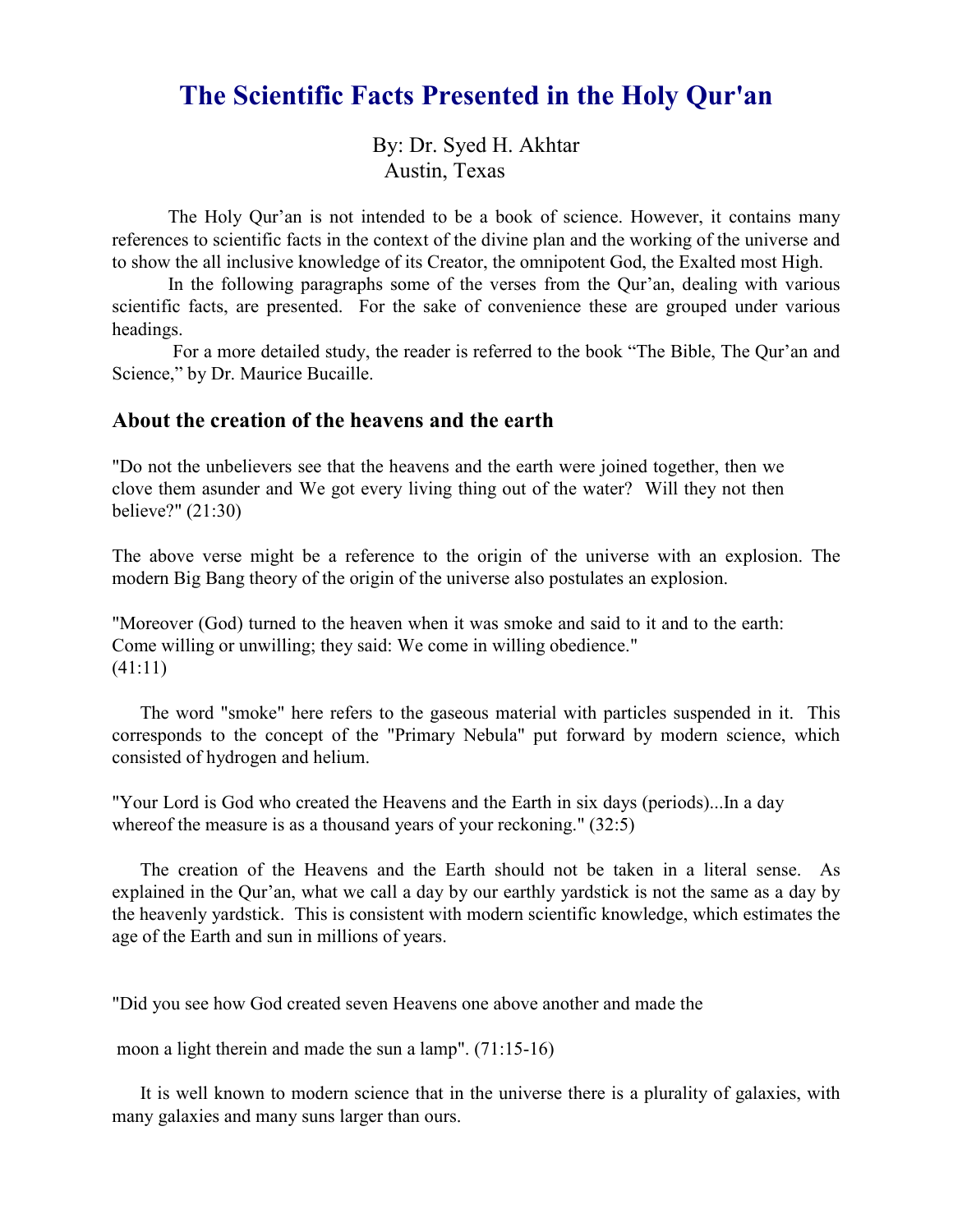## Astronomy in the Qur'an

"God is the one who created the night, the day, the sun, and the moon. Each one is traveling in an orbit with its own motion." (21:33)

 Modern scientific knowledge has shown that our galaxy revolves on its own axis. The sun is located eccentrically and thus revolves in an orbit around the center of the galaxy. This was not known to man 1400 years ago. The concept of motion of the heavenly bodies with an orbit of their own belongs to modern science. Earlier scientists regarded the sun as a stationary object.

"Has thou not seen how God merges the night into the day and merges the day into the night?" (21:29) "He coils the day upon the night and coils the night upon the day." (39:5)

Astronauts have described the appearance of the Earth from space. The sun lights up half of the earth facing it and the other half is dark. As the earth rotates on its axis, the darker areas come to light, and the light areas merge into darkness. This is easy to understand at the present time. However, 1400 years ago this knowledge did not exist. In those days the earth was mistakenly thought to be flat and at the center of the universe. Modern scientific data are in full agreement with the Qur'anic description.

"God subjected the sun and the moon, each one runs its course to an appointed term." (33:2)

Modern science has estimated the age of the sun and has also estimated when it will run out of hydrogen and will cool off. Modern astronomy has discovered that the solar system is moving towards a point in the constellation of Hercules, named the Solar Apex.

"The heaven, we have built it with power. Verily, we are expanding it." (51:47)

The gradual expansion of the universe is one of the most important discoveries of modern times.

"O Assembly of Jinn (spirits) and men, if you can penetrate regions of the heavens and the earth, then penetrate them! You will not penetrate them save with a power." (55:33)

This refers to man's entry into space and the exploration of the depths of the Earth.

"We sent down water from the sky in measure, and lodged it in the ground. And we certainly are able to withdraw it. Therewith for you, we gave rise to gardens of palm trees and vineyards." (23:18-19)

"Has thou not seen that God sent water down from the sky and let it through sources into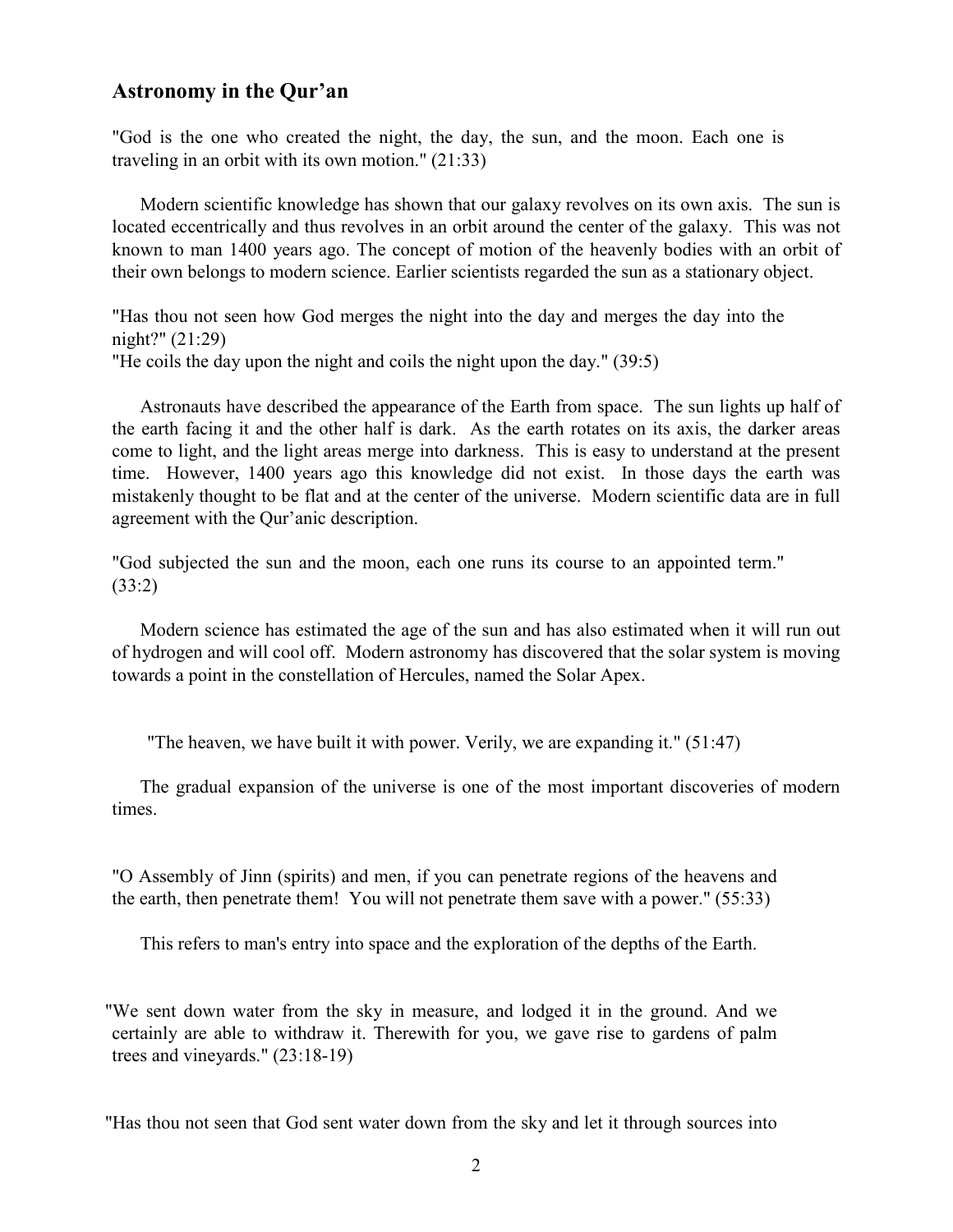the ground? Then He caused sown fields of different colors to grow." (39:21)

The water cycle as we know it today was described 500 years ago. Before that, many people believed that water from the ocean was thrust into soil which formed springs and underground reservoirs. It was also thought that moisture in soil condensed to form water. The Qur'an gave the correct view in an authoritative way 1400 years go.

"We have placed in the ground (mountains) standing firm, so that it does not shake with them."

```
(21:31)
```
"Have We not made the earth an expanse and the mountains stakes?"  $(78:6-7)$ 

According to modern theories, mountains played a key role in the formation and stability of landmass. They also contribute to the stability of the earth's crust, which is relatively very thin. Beneath the crust are molten rocks at very high temperatures. Qur'anic description and modern scientific discoveries are in agreement.

"Those who God wills to guide, He opens their breasts to Islam. Those who He wills lose their way, He makes their breasts narrow and constricted, as if they were climbing the sky." (6:125)

This refers to breathlessness or "air hunger" due to the decreased quantity of oxygen available at high altitude. This is an accurate yet surprising statement, because high mountain climbing, air travel, etc. were not available at that time.

"God created every animal from water." (24:45)

"And We got every living thing out of water. Will they then not believe?" (21:30)

Modern scientific data indicate that life is of aquatic origin and water is the major component of the living cell. Mankind did not know this in Muhammad's time.

## About the Vegetable kingdom.

About the balance in the vegetable kingdom:

"The earth...We caused all kinds of things to grow therein in due balance." (15:19)

Reproduction in the vegetable kingdom...

"God is the One who sent water down from the sky and thereby, We brought forth pairs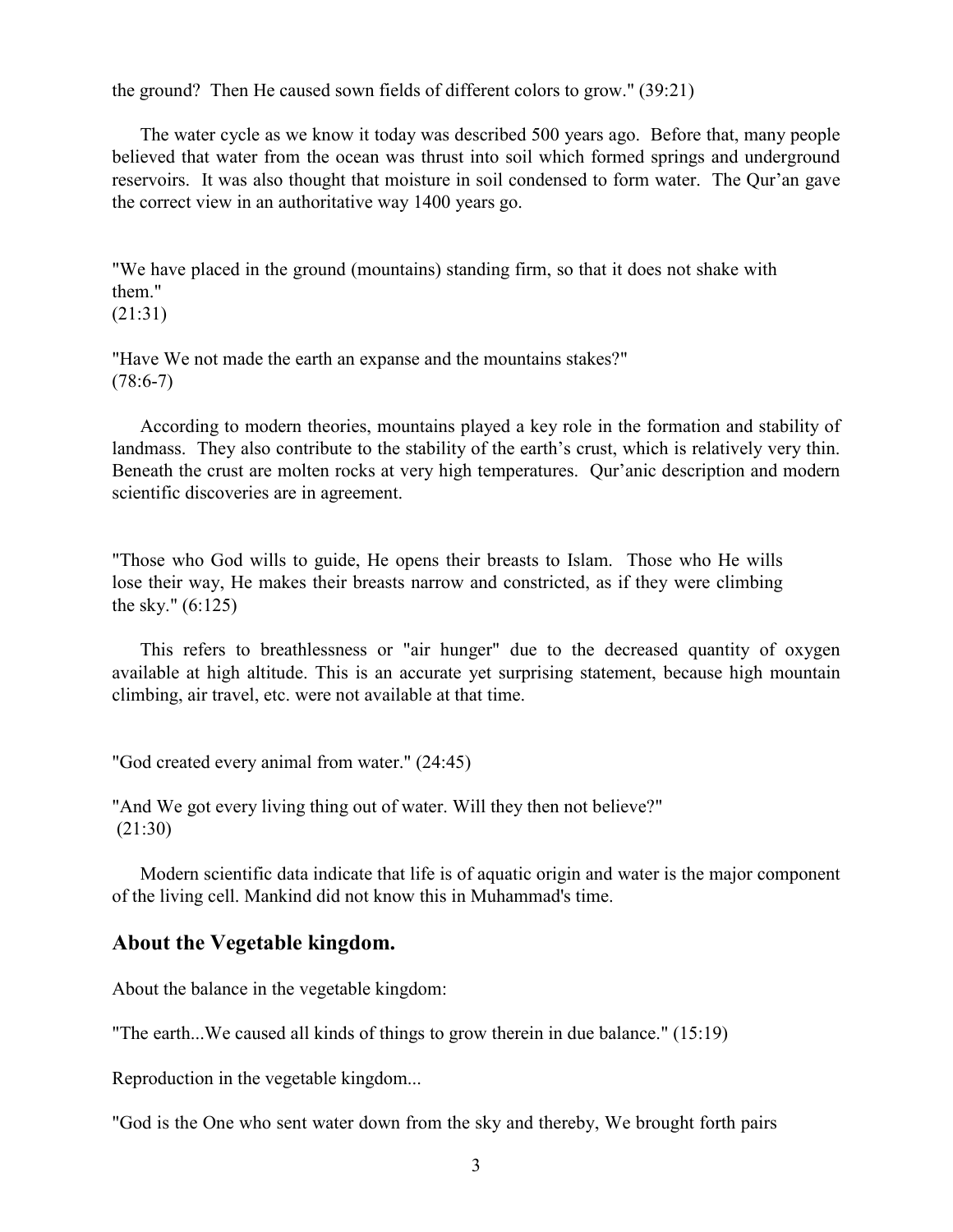of plants each separate from the other." (20:53)

"Glory be to Him who created components of couples of every kind: of what the ground caused to grow, of themselves (human beings) and of what you do not know". (26:36)

The last two verses above clearly indicate the two sexes, not only in the vegetable kingdom but in other creatures not known to man at the time of Muhammad, but discovered later on.

#### About Animal Kingdom

"God fashioned the two of a pair, the male and a female, from a small quantity of liquid, when it is poured out." (53:45-46)

In the above verses the reproduction of the animal kingdom is stated in a general but precise way. The word used in Arabic signifies sperm.

"There is no animal on earth, no bird, which flies on wings that (does not belong to) communities like you. We have not neglected anything in the Book (of decrees.) Then to their Lord they shall be gathered." (6:38)

The existence of true communities amongst animals, insects, etc., has been established only in the last few decades.

"Verily in your cattle, there is a lesson for you! We give you a pure milk to drink, excellent for its drinkers; (it comes) from what, inside their bodies, is between digested food and blood." (16:66)

The above verse describes in general but accurate terms the formation of milk from the product of digested food, which mixes with blood and is carried to the mammary glands that secrete it. Man did not know this at the time of prophet Muhammad. In fact, the discovery of the circulation of blood was made some ten centuries after the verse was revealed.

#### Human Reproduction.

Qur'an has made many references to various facts about human reproduction in precise and accurate terms. Professor Keith Moore, who has written a well-known book on embryology (study of human reproduction), has verified the accuracy of the Qur'anic statements. Scientific knowledge about human reproduction was incomplete until recent times. Use of the microscope was indispensable for the study of development of a fetus in the mother's womb. The sperm and the ovum (egg) are so small; they are invisible to the naked eye. The microscope was invented in the 17th century AD

"He makes you in the womb of your mother in stages, one after another, in three veils of darkness." (39:8)